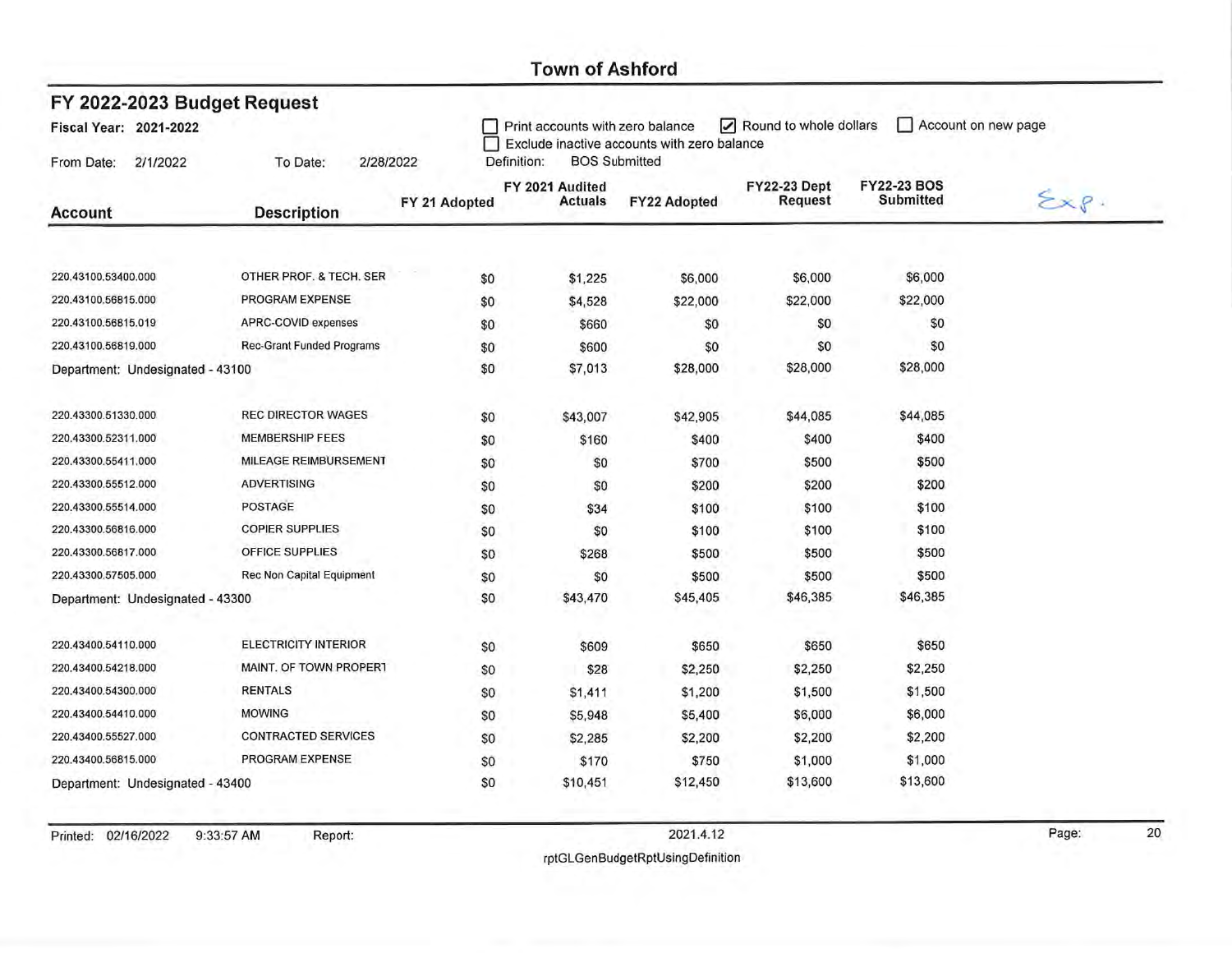| FY 2022-2023 Budget Request           |                              |               |                                                                                                                                                          |                     |                         |                    |  |  |  |
|---------------------------------------|------------------------------|---------------|----------------------------------------------------------------------------------------------------------------------------------------------------------|---------------------|-------------------------|--------------------|--|--|--|
| Fiscal Year: 2021-2022                |                              |               | $\boxed{\phantom{1}}$ Round to whole dollars<br>  Account on new page<br>Print accounts with zero balance<br>Exclude inactive accounts with zero balance |                     |                         |                    |  |  |  |
| 2/1/2022<br>From Date:                | 2/28/2022<br>To Date:        |               | <b>BOS Submitted</b><br>Definition:                                                                                                                      |                     |                         | <b>FY22-23 BOS</b> |  |  |  |
| Account                               | <b>Description</b>           | FY 21 Adopted | FY 2021 Audited<br><b>Actuals</b>                                                                                                                        | <b>FY22 Adopted</b> | FY22-23 Dept<br>Request | Submitted          |  |  |  |
| 220.71000.52110.000                   | <b>REC DEPT FICA</b>         | \$0           | \$2,205                                                                                                                                                  | \$2,182             | \$2,255                 | \$2,255            |  |  |  |
| 220.71000,52111,000                   | <b>REC-WORKER'S COMPENS.</b> | \$0           | \$2,729                                                                                                                                                  | \$2,729             | \$2,729                 | \$2,729            |  |  |  |
| 220.71000.52113.000                   | <b>REC DEPT MEDICARE</b>     | \$0           | \$516                                                                                                                                                    | \$510               | \$527                   | \$527              |  |  |  |
| 220.71000.52114.000                   | Rec-Retirement Program       | \$0           | \$3,003                                                                                                                                                  | \$3,003             | \$3,086                 | \$3,086            |  |  |  |
| 220.71000.52210.000                   | <b>REC-HEALTH INSURANCE</b>  | \$0           | \$24,238                                                                                                                                                 | \$26,417            | \$31,410                | \$31,410           |  |  |  |
| 220.71000.52211.000                   | <b>REC-DENTAL INSURANCE</b>  | \$0           | \$1,061                                                                                                                                                  | \$1,061             | \$1,262                 | \$1.262            |  |  |  |
| 220.71000.52316.000                   | <b>REC-LIFE INSURANCE</b>    | \$0           | \$90                                                                                                                                                     | \$90                | \$90                    | \$90               |  |  |  |
| Department: Employee Benefits - 71000 |                              | \$0           | \$33,842                                                                                                                                                 | \$35,992            | \$41,359                | \$41,359           |  |  |  |
| Fund: Recreation Commission - 220     |                              |               | \$94,776                                                                                                                                                 | \$121,847           | \$129,344               | \$129,344          |  |  |  |

 $\overline{21}$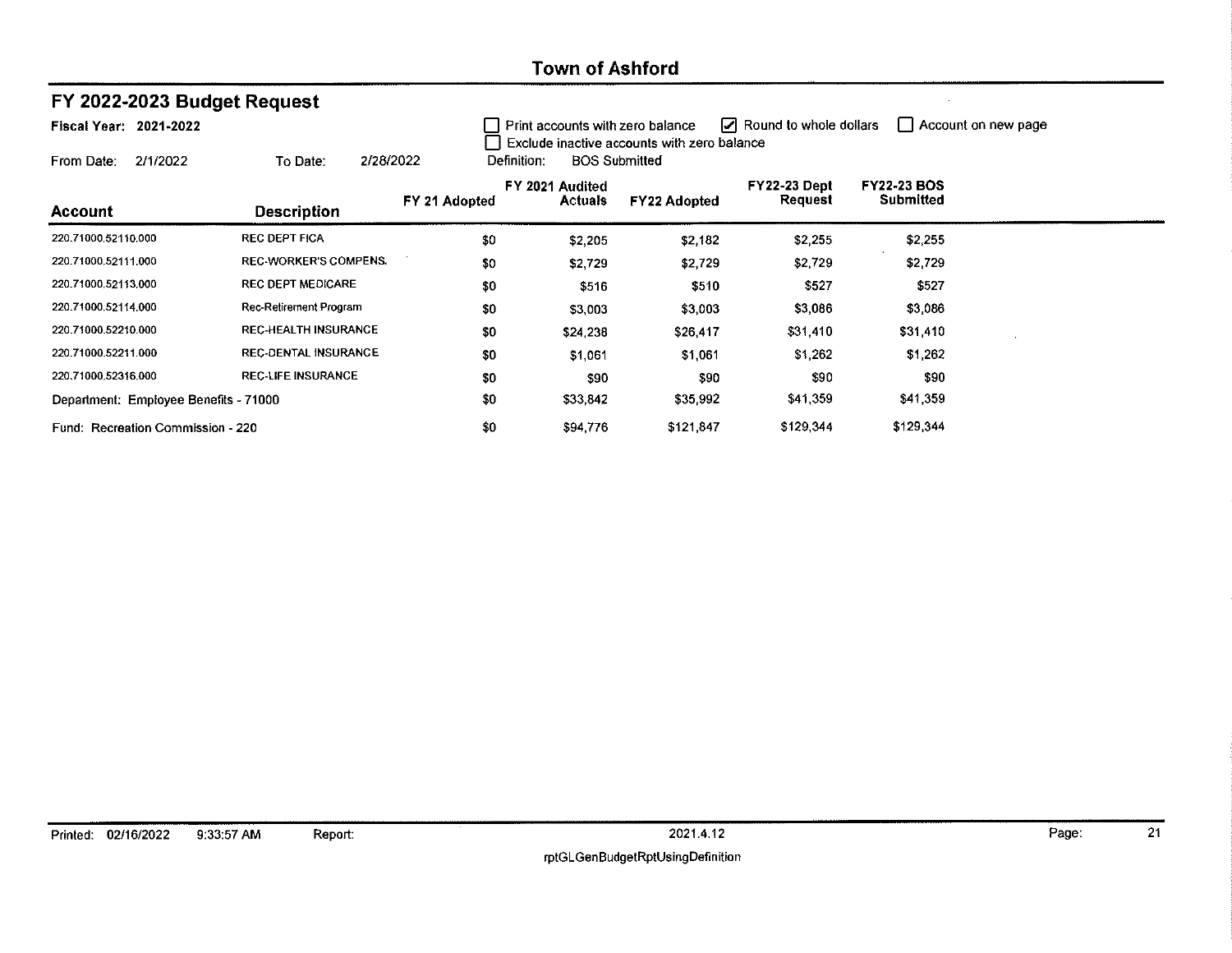|                                                      |                    | FY 2022-2023 Budget Request  |                                                                                                                                                   |             |                                   |                      |                                |                                 |  |  |
|------------------------------------------------------|--------------------|------------------------------|---------------------------------------------------------------------------------------------------------------------------------------------------|-------------|-----------------------------------|----------------------|--------------------------------|---------------------------------|--|--|
| Fiscal Year: 2021-2022                               |                    |                              | $\triangleright$ Round to whole dollars<br>Print accounts with zero balance<br>Account on new page<br>Exclude inactive accounts with zero balance |             |                                   |                      |                                |                                 |  |  |
| From Date:                                           | 2/1/2022           | To Date:                     | 2/28/2022                                                                                                                                         | Definition: |                                   | <b>BOS Submitted</b> |                                |                                 |  |  |
| <b>Account</b>                                       | <b>Description</b> |                              | FY 21 Adopted                                                                                                                                     |             | FY 2021 Audited<br><b>Actuals</b> | <b>FY22 Adopted</b>  | <b>FY22-23 Dept</b><br>Request | <b>FY22-23 BOS</b><br>Submitted |  |  |
|                                                      |                    |                              |                                                                                                                                                   |             |                                   |                      |                                |                                 |  |  |
| 220.43000.44200.000                                  |                    | <b>RECREATION COMMISSION</b> |                                                                                                                                                   | \$0         | (\$5,007)                         | (\$34,649)           | (\$35,000)                     | (\$35,000)                      |  |  |
| 220.43000.47110.000<br><b>APRC-from General Fund</b> |                    |                              | \$0                                                                                                                                               | (\$79,306)  | $(\$87,198)$                      | (S94, 344)           | (\$94,344)                     |                                 |  |  |
| Department: Undesignated - 43000                     |                    |                              |                                                                                                                                                   | \$0         | (\$84,313)                        | (\$121, 847)         | (\$129,344)                    | (\$129,344)                     |  |  |
| Fund: Recreation Commission - 220                    |                    |                              |                                                                                                                                                   | \$0         | (\$84,313)                        | ( \$121, 847)        | (\$129,344)                    | (\$129,344)                     |  |  |

Page:

 $10$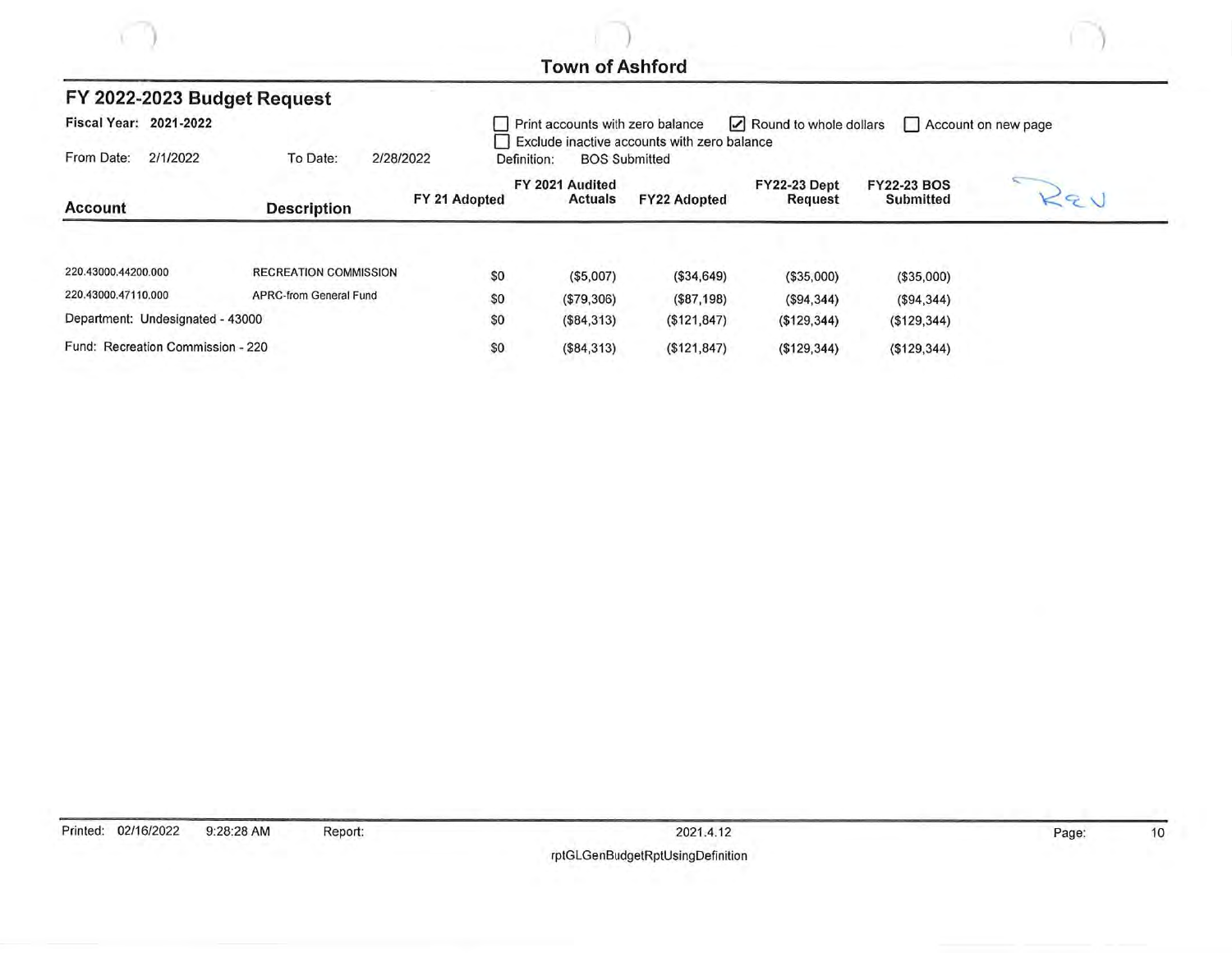## **22/23 Budget Synopsis**

Ashford Parks and Recreation Commission has held the line on expenses where possible. We are hopeful and remain optimistic for recovery from the pandemic so that we can offer our full program schedule and generate our normal income. Income numbers from July 2021 through Dec. 2021 are on track with our average. This recovery has primarily been reflected in Youth Basketball but also with Swim Lessons and Bike Camp. For this reason, we are asking that our Directors Salary be reinstated to the level it was before the pandemic with a small increase.

We expect to hold the expense line in every other area of our Administrative and Program budgets. Analysis of our Parks Maintenance Budget has shown that increases are needed as the actual numbers have been a bit higher than budgeted. This is true for Rentals which is the cost for our portlets at the parks and was also true for our Mowing line item which includes the cost for fertilizer and reseeding. We would also like to be able to assist Ashford Baseball Association with their requests for help maintaining the ball fields from April through June. APRC is asking for an additional \$1,150 in Parks Maintenance.

APRC will be requesting funds (approximately \$15,000) from the Capital Improvements Committee for the resurfacing of the Tennis Court at Pompey Hollow Park. This project is a priority for this year so that the court can just be resurfaced, further deterioration will require replacement, which is 4-5 times the cost.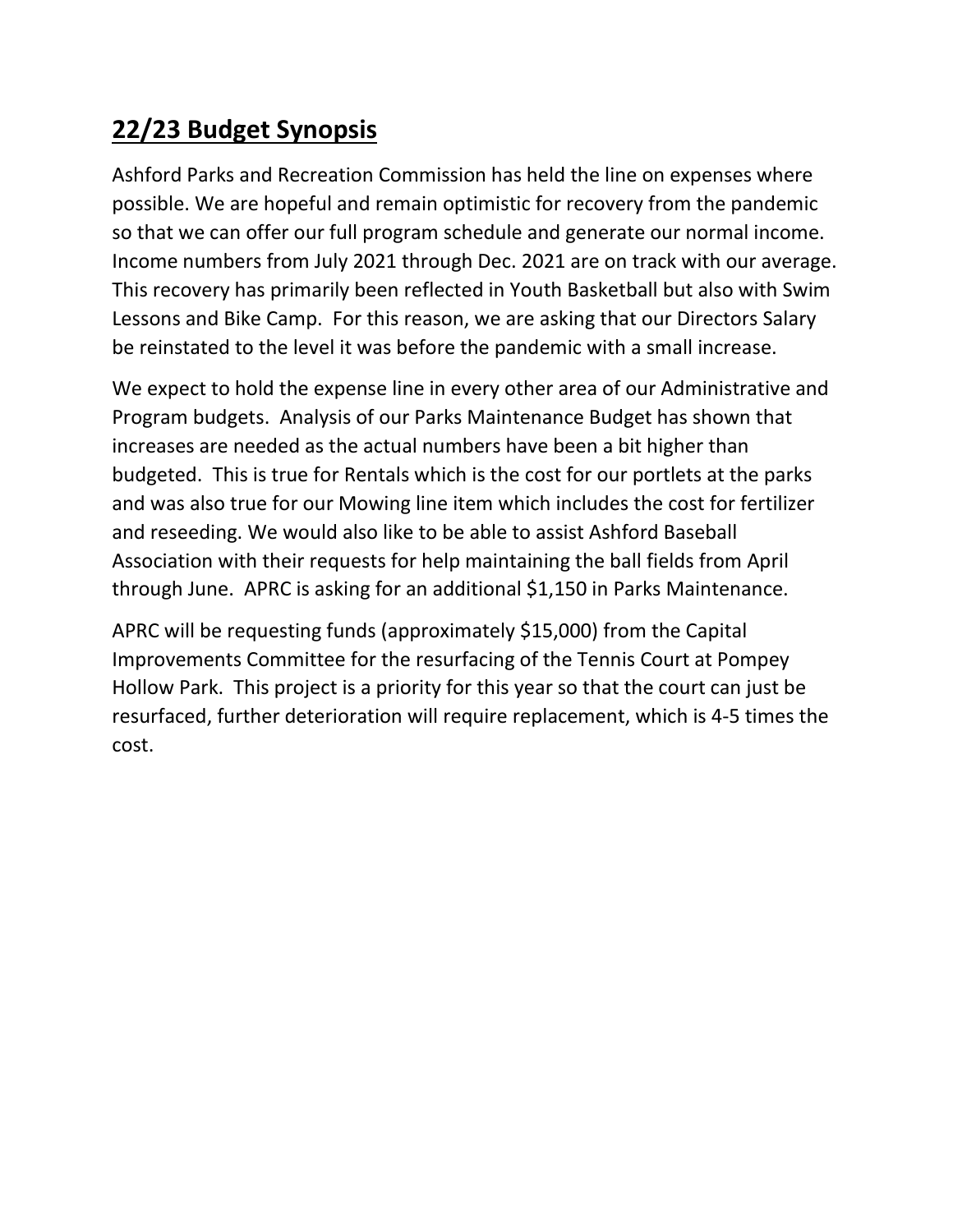## **ASHFORD PARKS & RECREATION COMMISSION BUDGET NARRATIVE 2022-2023**

#### **PROGRAM PURPOSE AND DESCRIPTION:**

The Ashford Parks and Recreation Commission is committed to providing a high-quality program knowing that the "benefits are endless" to the community and its residents. We will provide and maintain attractive, functional recreation facilities and offer a wide variety of programs and activities that will help make Ashford a better place to live, work and play! Over thirty different indoor, outdoor, cultural, creative, sports, and fitness programs as well as trips are managed through this department. The programs promote health, enhance new skills, teach teamwork, develop an appreciation for the arts and the outdoors, build community and encourage kids and families to participate in wholesome recreational pursuits. In 2022, all members of the community will receive The Citizen, a monthly news publication published by the town. It describes the program offerings and participation is open to everyone, from infants to senior citizens. The Recreation Commission and the director work together to establish policies, programs, and promotions. They oversee the recreation office; evaluate all program offerings and manage the maintenance of the parks and fields. This work is divided into three budget areas, administration, grounds, and programs. The activities of this department are implemented through the services of six volunteer commission members, a full-time recreation director and volunteers. Instructors and program leaders are contracted for their services, as are parks maintenance services with assistance from our Public Works Department.

#### **PROGRAM OBJECTIVES:**

The Ashford Parks and Recreation Commission will continue to assess and respond to the communities' needs by offering existing programs and developing new ones. We will recruit and utilize local leadership for our programs when possible. We will also maintain and utilize the parks and fields under our supervision. Another primary objective is to collaborate with local Recreation Departments and to support other organizations in town and their projects.

#### **Continue Current Offerings**

- Ice Skating, Summer Concerts, Family Day, Halloween Party and Carol Sing. These programs are free of charge or nominally priced. They are eagerly anticipated, well received, and have become a great A.P.R.C. tradition that promotes positive community spirit.
- Utilize Ashford School facilities for many children's activities after school and adult activities in the evening. We work cooperatively with school personnel.
- Continue with Basketball Programs, Fitness Classes, Gymnastics and continue to develop preschool offerings. We hope to bring back Bus Trips.
- Utilize the Evangelical Christian Center's Pool for Swim Lessons when available. We plan to offer three sessions again this year. We also hope to continue with our Swim Club, offered in the Spring, for  $4<sup>th</sup> 5<sup>th</sup> \& 6<sup>th</sup>$  graders.
- In the Adult Fitness area there has been a sustained interest in Yoga and Tai Chi.
- We are currently not running any organized adult volleyball, or tennis, and no bus trips. There was interest in pick- up basketball and year-round interest in Pickleball.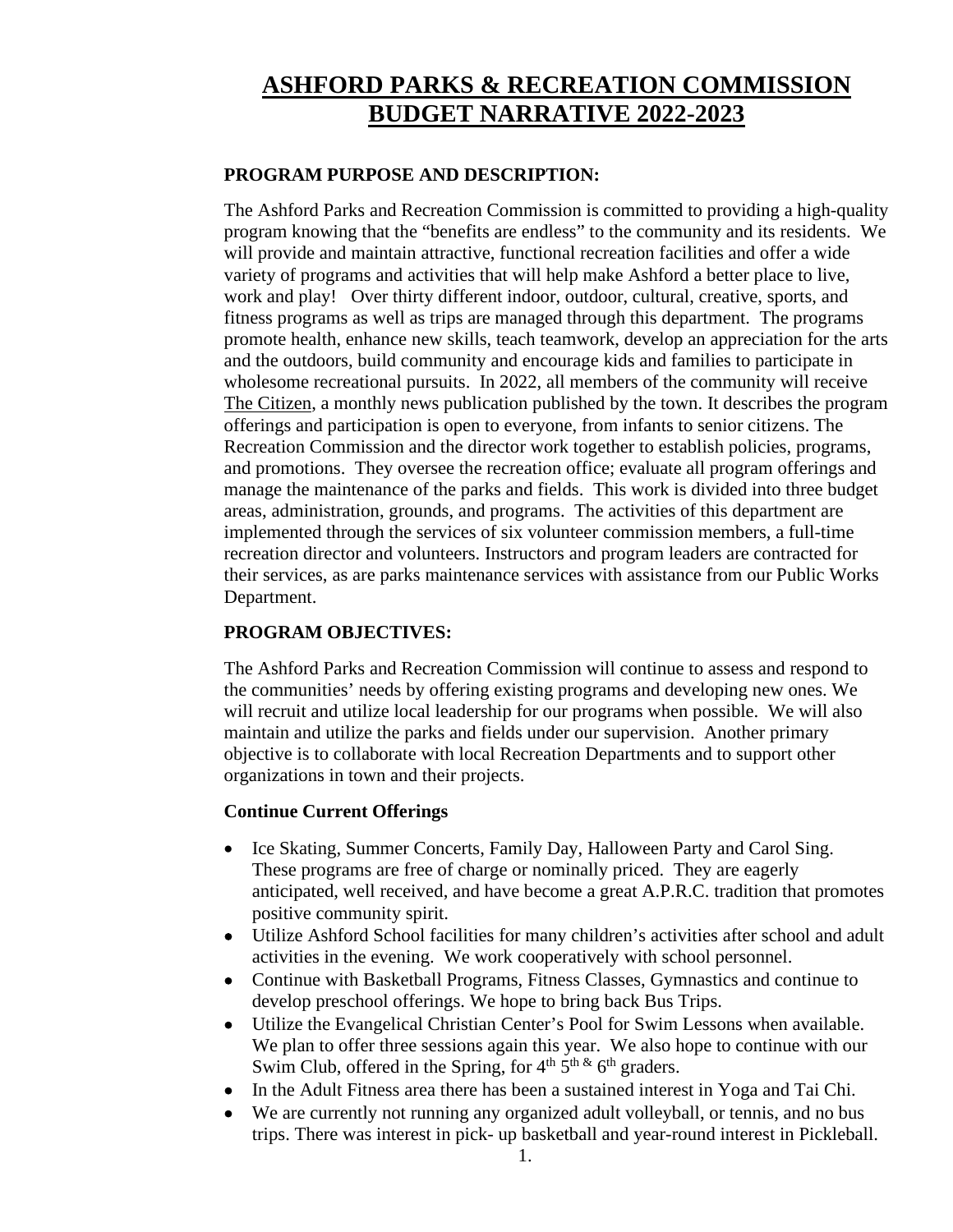- We will be looking for new leadership for our gymnastics program as our instructor will be going back to college and is unavailable.
- Our road race called the Labor Day 5K, has not been held the last two years due to the pandemic. It was a successful fundraiser for us for 4 years out of the 5 that we ran it. usually drawing over 100 runners. Part of its success is due to support from the running club known as the 169ers. A.P.R.C, the 169ers running club and Last Mile Racing, the professional timers will decide together the future of the event.
- We hope to continue with fundraising through challenging fitness events.

### **Develop New Offerings**

- Evaluating our summer programming initiatives has shown that we are successful with Swim Lessons, Bike Camp, and Girl Power Fitness Camp. Interest and leadership in our preschool camp has not worked out. Potential growth areas for us include:
	- A waterfront area for a day camp or outdoor swim lessons
	- Possible commercial business ventures, Miniature Golf Course
	- We are excited with the sustained interest in our Pickleball program. We have had approximately 80 different people come and play since we started in the Spring of 2019. We hosted a beginner's class in the Spring of 2021.
- We are at a crossroads with our full day summer camp. It has not been held the last 2 years because of the pandemic. Due to lower enrollment, we did not partner with social services in the summer of 2019. APRC ran the day camp for 2 weeks and showed a profit of just over \$2000. We partnered with the Evangelical Christian Center to use their pool and gym when the weather was bad. We will need to consider options with our summer camp program, explore opportunities to partner with the Day Camp at Crystal Pond in Eastford, share the endeavor with social services, utilize local resources for swimming and indoor activities.
- We will continue to assess our community, and their needs, and wishes for their Parks and Recreation Department. We aim to evolve with our community and market effectively. We all need to recover from the effects of the pandemic and adjust to meet the changing needs of Ashford families today.

## **Park Maintenance Objectives**

Our primary objective is to follow and modify the ongoing maintenance plan to keep the current facilities useful, safe, and attractive. We want residents to enjoy the parks and a wide variety of activities through the seasons. This includes soccer, baseball, softball, basketball, volleyball, tennis, playground activities, bicycling, walking, running, camping, fishing, concerts, and picnics. We have noticed an increase in the number of residents who bring their dogs to the park for walks. Our parks maintenance priorities are determined annually and are governed by our budget.

Upgrades to **Ashford Memorial Park** over the past 4 years have progressed nicely and worked out well. These include:

- the new gate at the bottom of the driveway.
- installation of the new swing set, and "generation swing" for toddlers, preschoolers, and their parents; funded by the School Readiness Council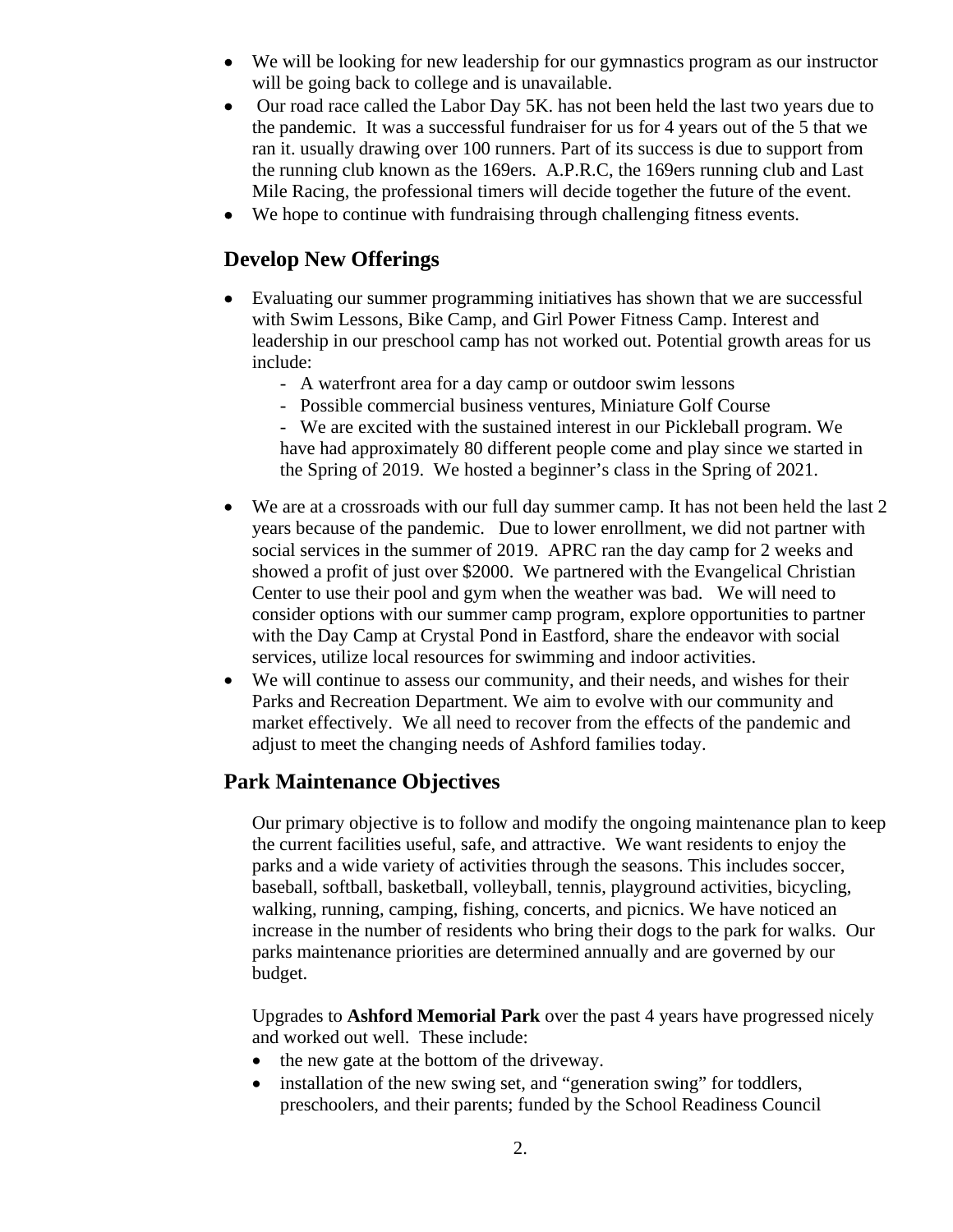• The 5-12-year old's playscape at Ashford Memorial Park was replaced in the Spring of 2020 with a beautiful new Miracle Playground! This year we were able to enjoy the new playscape and celebrate it with Ashford Baseball! A new sign has been made for the top of the hill at the entrance to the park. More signs are needed to direct people into the park from Rte. #44.

Pompey Hollow Park has also had some upgrades and areas that need attention.

- The gazebo had a new stage built out front and repairs to the roof in 2014. The past two years we lit up the gazebo for the holidays which provided an uplifting bright spot for the seniors and towns people during the pandemic. Many thanks to volunteer Jenn Recchia.
- With much guidance from gardener Gwen Adzema, we have maintained the flowers and shrubs in the landscape project by the tennis court and gazebo.
- The Tennis Court needs to be resurfaced. It has two large 15 ft cracks, 1 inch wide near the net and post. It has some other smaller cracks  $3-12$ ". There is one significant ripple where the surface is uneven. This is a tripping hazard for tennis players and especially our senior pickleball players. We will be asking the Capital Improvements Committee to fund this maintenance project.

The Rec. Commission will maintain the trails and promote usage at both parks honoring the work of boy scouts Gabe Lipker and Kris Cote. The overlook and bridges on the Pompey Hollow Park trail by senior housing will need to be power washed, sanded and painted in 2022. Environmentalists, Dan Donahue, and Steve Morytko continued working to gradually remove and contain invasive plants at Ashford Memorial Park. Developing a public swim area is still our town's greatest recreational need.

## **CHANGES AND ISSUES 2022-2023**

The global pandemic has had devastating, multifaceted effects on many people, families, businesses, and communities. We will focus on recovering and adjusting. The past year has provided opportunities to pause, update, enhance computer skills, research, analyze and explore. The exact impact and what it will yield is presently difficult to predict. Ashford Park and Rec. is committed to listening to our towns people, responding to needs, trying new things new ways, evaluating, and adjusting. We aim to be part of the solution, serving our towns peoples' recreational needs, and building community through people, parks, and programs.

#### **BUDGET**

We will continue to look for ways to generate revenues. New fundraising ideas and projects are needed. A significant increase in income (\$10,000) would require an investment into a summertime business such as a day camp, (all summer) swim area, public beach, or a commercial business such as a miniature golf course.

One way we bring in income and reduce expenses is by actively using our director in the role of instructor. She assumes this role with our swimming, gymnastics, basketball program and some preschool programs.

The Rec. Commission has adopted a plan to expect at a 10- 20% profit margin on programs (excluding the programs we provide free of charge.) Analysis has shown that we make the most money on Swim Lessons, Gymnastics and Adult Fitness classes. This 10% guideline can be a stretch for some new programs with lower enrollment.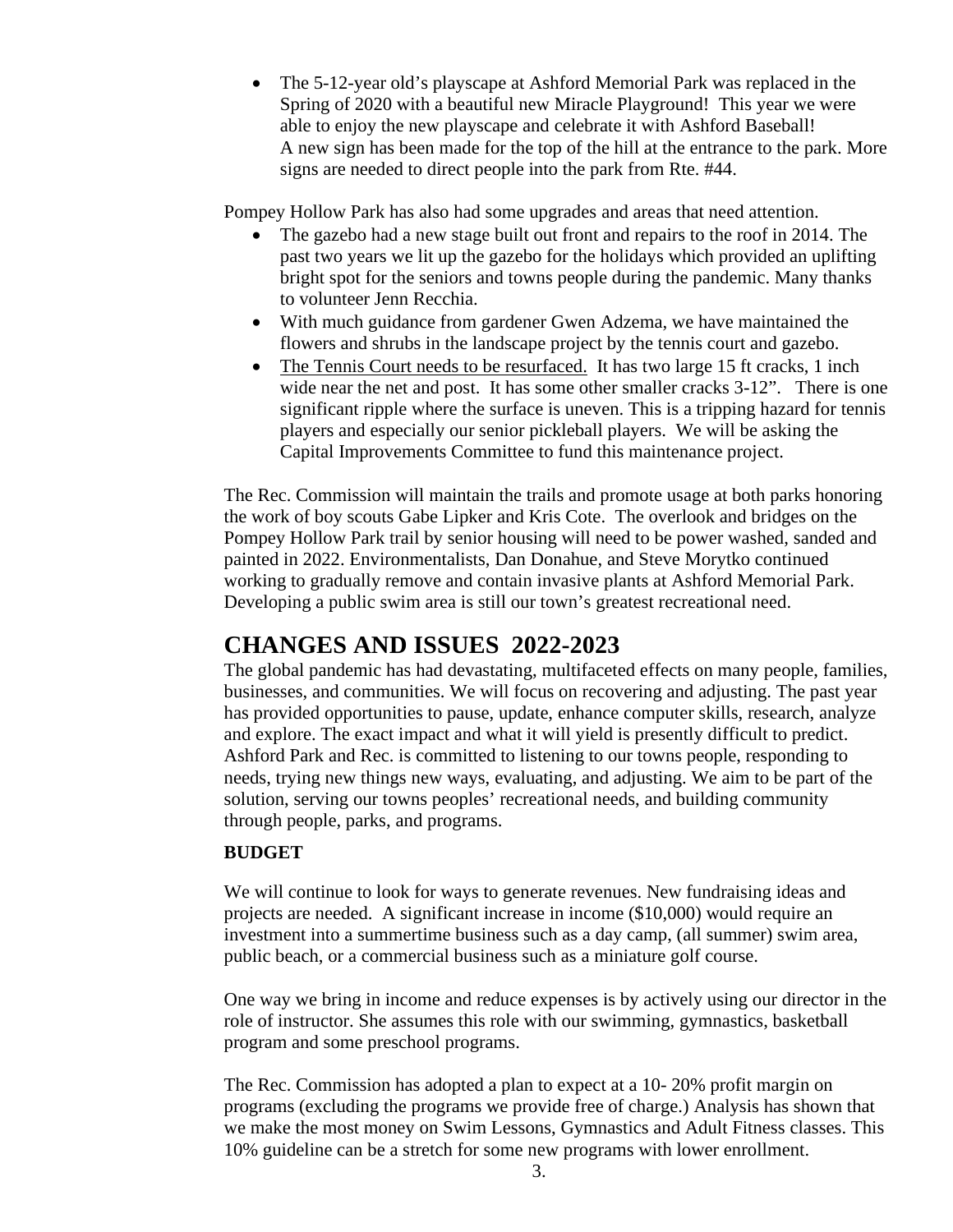Money for recreational activities is discretionary spending and is one of the first things families limit or curtail in times of financial insecurity. Thanks to the Lions Club in Mansfield, a \$1,000 per year scholarship fund does exist for children who cannot afford our programs. The last two years this funding expanded to include an additional \$2,000 for Camperships. We anticipate more requests this year and currently have the funds to meet a greater need, since little to none were used last year.

#### **VOLUNTEERS**

Recruitment of volunteers to serve as commissioners, to coach our youth sports, to man a concession stand or to oversee programs can be a challenge. Recruitment of certified swim and fitness instructors has not been easy. We need the parents of young families to be involved. We have had some success recruiting young parents to participate and take on leadership roles with A.P.R.C. We have now had Leslie Bizijl and Andrew Doering on the Commission for 3 years. Neil Gordon has been active for 5-6 years. Dan Kehoe and Garth Bean have served almost 14 years. Sandy Moquin acts as our Secretary and has been a Commissioner for 6 years. Volunteers have stepped up in many ways, Ashley Ault, Jenn and Amber Recchia are dependable volunteers. We will continue to foster their participation and look to bridge the disconnect of 2021.

#### **PROMOTION**

A.P.R.C. uses the monthly Citizen publication to promote our programs and has since January of 2015. We also use Ashford School's K-12 system and send flyers home through the school. We use Facebook and Community Connections and our town's website to promote and inform. Improving our website and establishing electronic payments for our department and expanding online promotions is a goal for 2022.

#### **PROGRAMS**

In **Adult Fitness,** we plan to resume a morning Yoga class led by Karrie Kirchner in Feb. Our evening class with Carol Tyler has not been held during the pandemic. We plan to continue to offer Tai Chi with Joe Pandolfo in 2022, he was offering class in person and on Zoom.

Our **Basketball** program for 2020 had to be cancelled. We were able to offer Summer Basketball at Ashford Memorial Park in 2021. We have had an excellent come back for our Winter program that involves an Instructional Program for 1<sup>st</sup> and 2<sup>nd</sup> graders, and Lakes Region League Play for kids in Grades 3-8 and another League based in Hebron for High School players in grades 9-12. Ashford Park and Rec. is sponsoring 14 teams this year. (the most ever) Five of those teams are co-sponsored with Willington Parks and Recreation.

In 2021, with the pandemic restrictions we were unable to run our Summer Day Camp, our Gymnastics, and our Girl Power Fitness Camp. We did not have Family Day or the Labor Day 5K road race, Arts and Crafts programs, indoor Pickleball, or Bus Trips. We were able to offer Yoga, Tai Chi, Outdoor Pickleball, Swim Lessons, Bike Camp, Summer Basketball, High School Girls Volleyball Clinic, Summer Concerts (5) Camp Out, Start Smart Soccer, Halloween Party, Turkey Trot, Tour of Holiday Lights, Carol Sing and Skating. WAM Soccer ran in the Fall and Ashford Baseball and Softball in the Spring.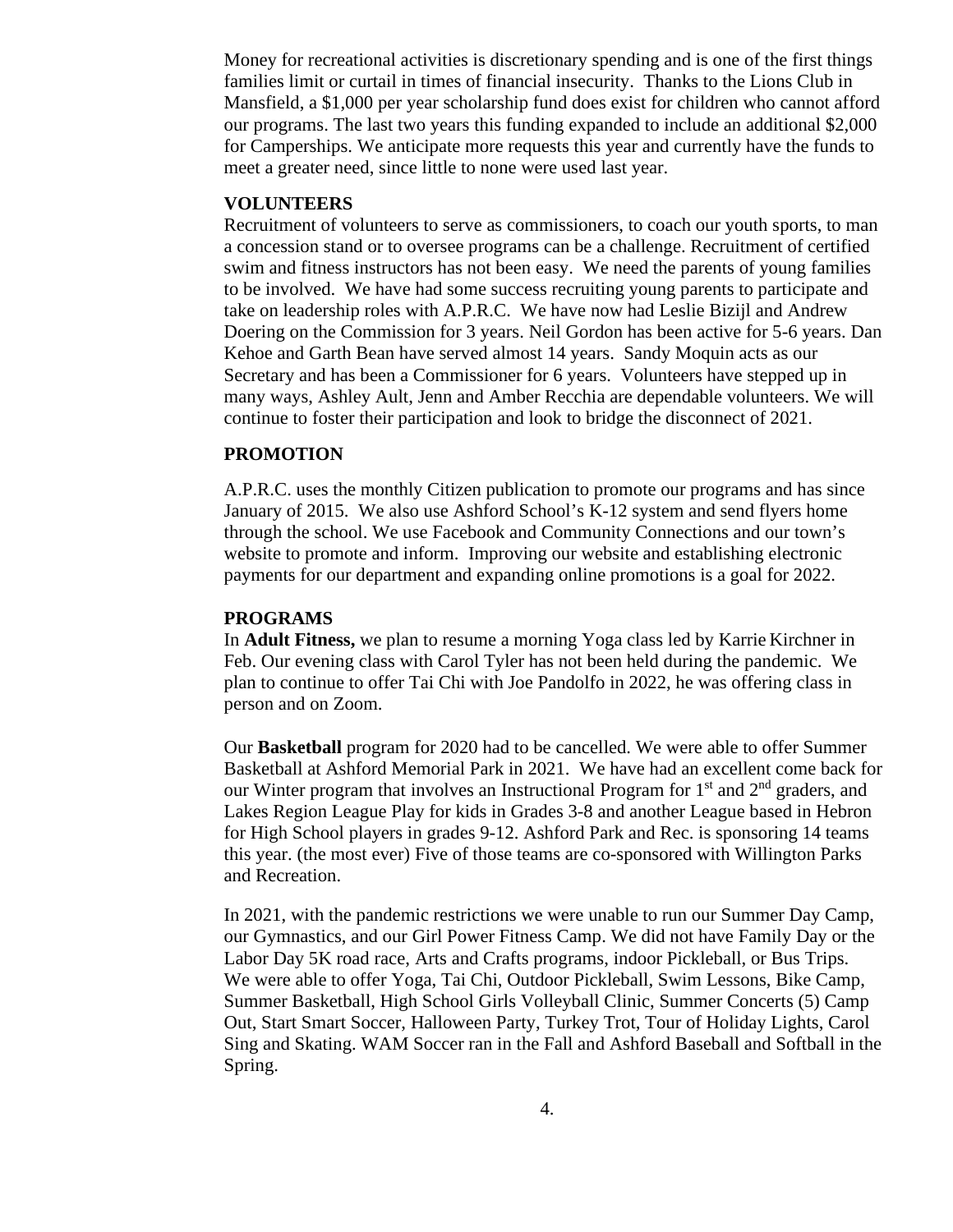#### **PARKS MAINTENANCE**

General maintenance and upkeep were done at both parks this past year. Our Public Works Dept. assists with many projects. We experienced very little vandalism this past year. Our plan is to continue with our **contracted service providers** for gate keeping, water, and port-o-lets. A.P.R.C. voted not to spray for bees unless a problem occurs.

#### **Park Programming**

Ashford Soccer Association and WAM Soccer play most of their games at Lions Field in Mansfield; our soccer fields have been used primarily for practices, and our preschool Start Smart Program. For this reason, we do not put nets on the goals each season and look to WAM Soccer to do this if they want to use the field for games. Ashford Baseball/Softball and Little League use the fields from late April through June. They have requested help in 2022 from APRC and our Public Works Dept. with field maintenance. Our fields are needed more for games, while renovations are made at South East School in Mansfield.

The park is also used for our weeklong Bike Camp each summer which had 17 participants last year. Both parks are used extensively when we run our 2-week Summer Camp, and Girl Power Fitness Camp. At Ashford Memorial Park we host an overnight Camp Out; where families come and pitch a tent for the night and enjoy a campfire. Burgers, dogs, and s'mores are available and breakfast in the morning. We did not host the Archery Tournament, NERAC Bike Ride or Labor Day 5K this past year due to COVID. The Park was used extensively by families, dog walkers and fishermen. The pavilion was reserved for a few small memorial gatherings, parties, and meetings. Pompey Hollow Park is the home of our Summer Concert Series, annual Family Day celebration, tennis and pickleball. We hope to host some Car Shows there with The Ashford Business Association in the summer of 2022.

## EXPLANATION FOR BUDGET EXPENSES

#### **DEPARTMENT 43400 GROUNDS**

Our Grounds Budget represents the cost of maintaining Ashford Memorial Park and Pompey Hollow Park. The biggest part is our mowing line item. We also include fertilizing and reseeding in this line. The Public Works Dept. has assisted us with repairs from vandalism, moving picnic tables, trail maintenance at both parks and spreading playground mulch as needed. This year upgrading the sidewalks, lights, roads and curbing in Pompey Hollow Park was a primary focus, thanks to a grant that was received through our Selectmen's office.

The Grounds Budget includes electricity and the rental of two port-o-lets for half the year provided by United Site Services. Prices for port-o-lets have gone up, driven by unforeseen higher demand in COVID times. The program line item represents purchases like benches, signs and nets for the volleyball, basketball, and tennis courts. Contracted services include, gate keeping by Nate Smith he opens and closes the gate at Ashford Memorial Park daily, water from the CT Water Company, and pest control (bee spraying) when needed. APRC will vote in January about keeping the park open, weather permitting during this winter season.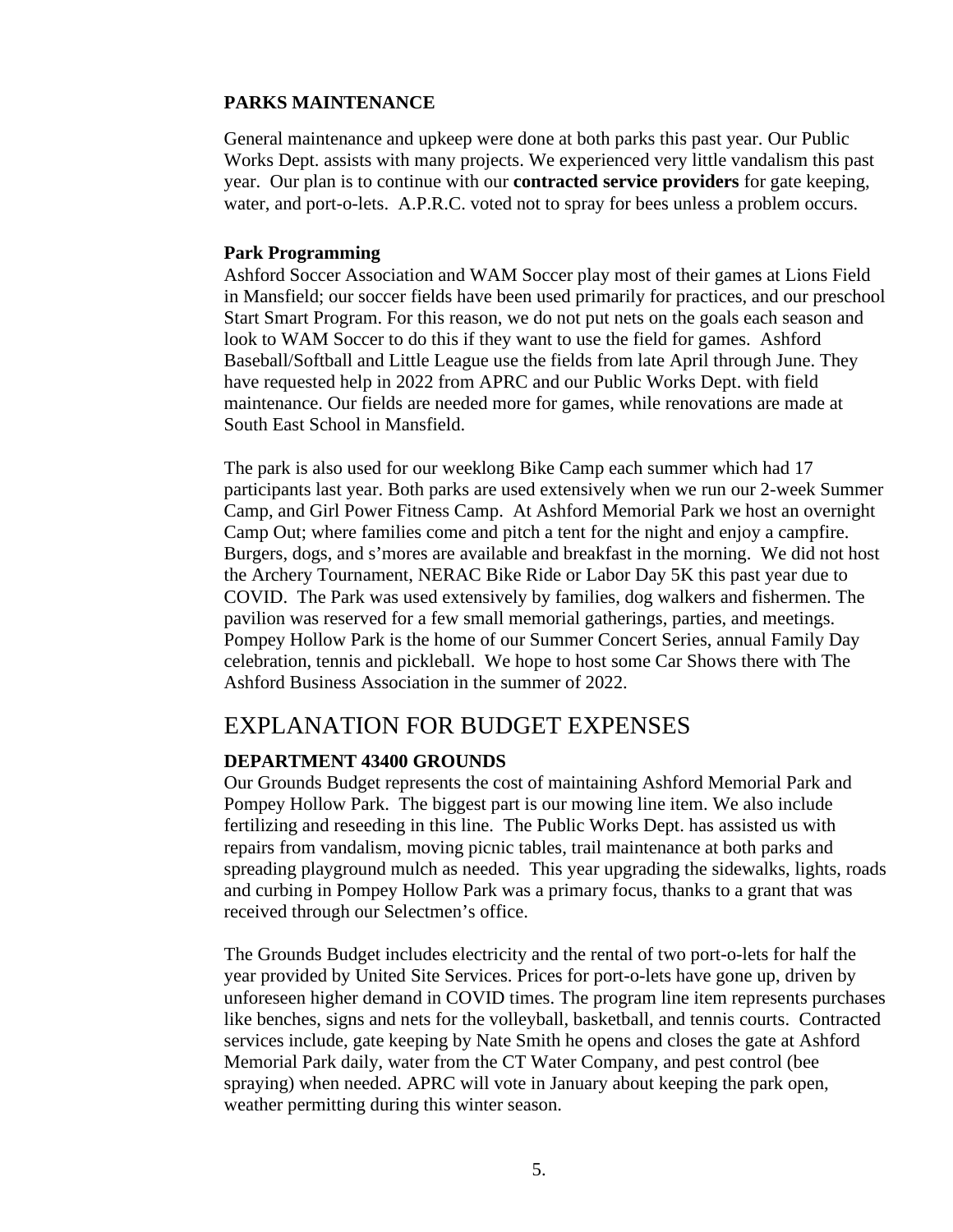#### **DEPARTMENT 43300 ADMINISTRATION**

We expect that our salaried director will work 35 hours a week. We are planning to hold the line for professional development, and mileage. Money has been saved in the mileage line item as most meetings are held virtually. Advertising through the monthly Citizen has saved us money in office supplies, postage, and copier supplies.

This savings will be transferred to a line item called noncapital equipment purchase, 43300-57505-000 for replacing the monitor or printer as needed, a portable laptop computer is also needed by this department. The A.P.R.C. office computer was replaced 1 year ago. Next year we have budgeted for a new laser printer that will handle our copying needs. The copier purchased in 2012, after completing a 5-year lease, is obsolete, but operational, APRC will assess its functionality.

#### **DEPARTMENT 43100 PROGRAMS**

Every effort will be made to offer interesting and wholesome programs that cover their expenses and generate a profit margin. Recreational resources including facilities, staff, equipment, and volunteers will be well utilized. Program expenses, which are numerous includes everything from arts and crafts, supplies, to balls, refreshments, first aid kits and awards etc.

The line item called professional and technical services represents what we pay instructors, referees, bus drivers and other people contracted to provide a paid service. The recreational programs sponsored by the town and offered free of charge to residents are important because they help build community spirit and create good will among the taxpayers.

The Rec. Comm. is proud to offer these programs and feel it is part of a great tradition that defines the best of Ashford Parks and Recreation. Family Day, Summer Concerts, the Halloween Party, and the Carol Sing cost approximately \$4,230 last year. Our 27 year ice skating tradition continues! We have navigated the changes and found many benefits to participating in the public skating program. The Rec. Dept. will pay for Ashford residents to skate on a few open skate dates at UConn's Ice Arena and at Bolton Ice Palace. We offered two ice skating dates last year at Bolton, because UConn was closed to the public. We also offer a used skate swap each year to help families curtail the costs of purchasing or renting skates. UConn Arena has reopened to the public, and we have already held a Free Skate session on 1/2/22 this year which was attended by 38 people from Ashford.

## **PARK DEVELOPMENT & CAPITAL IMPROVEMENTS**

A.P.R.C. is requesting \$15,000 for capital improvements to resurface the tennis court at Pompey Hollow Park. It was last done in 2007. Estimates from a year ago have been renewed in the last 2 months by Hinding and Premier. Other quotes have not been submitted as the companies I have reached out to are too far away or appear to be out of business. We hope to be able to still repair and resurface the court, the cost to replace the surface is about \$60,000. We will work with our Public Works Dept. and Capital Improvements Committee to decide on the best plan.

Sherry York, Recreation Director, is submitting this budget on January 12th, 2022, with recommendations from the Recreation Commission who reviewed it at their monthly meeting on 1/10/22.